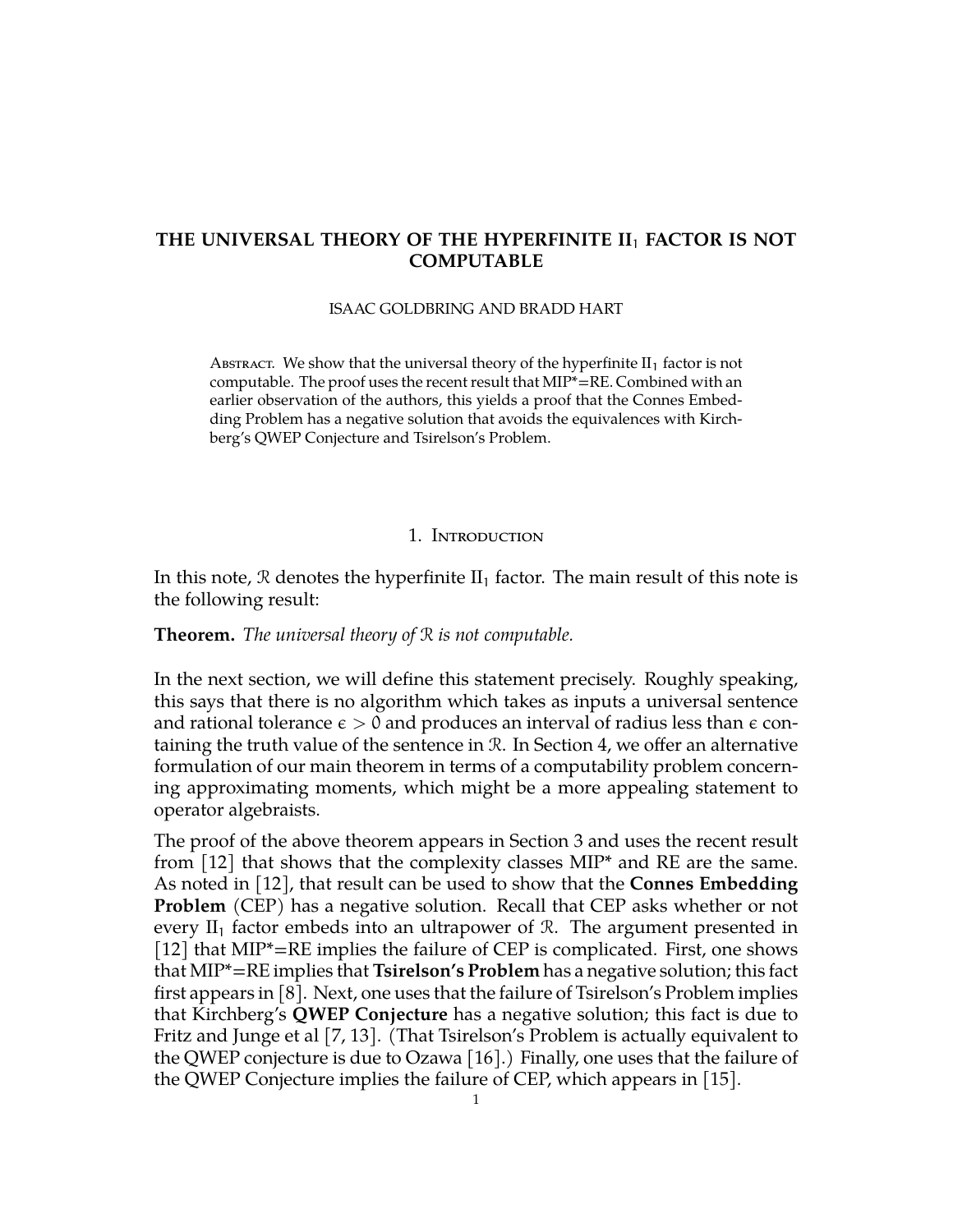The current authors showed in [\[9\]](#page-14-5) that a positive solution to CEP implies that the universal theory of  $R$  is computable. The proof is essentially an immediate application of the **Completeness Theorem** for continuous first order logic [\[3\]](#page-14-6) and the fact that the theory of  $II_1$  factors has a recursively enumerable axiomatization. Thus, the main theorem here yields a proof that MIP\*=RE implies that CEP has a negative solution using just basic facts from continuous logic.

In Section 5, we offer a general perspective on embedding problems and point out how our techniques give a stronger refutation of the CEP in the spirit of the Gödel Incompleteness Theorem. In Section 6, we present some applications of these ideas to a large class of  $C^*$ -algebras. In the final section, we offer alternative proofs to the negative solutions of Tsirelson's problem and Kirchberg's QWEP conjecture from MIP\*=RE, replacing the semidefinite programming argument from [\[8\]](#page-14-1) with a simple application of the Completeness Theorem.

In order to keep this note short, we include very little background information on continuous logic (the material that is truly necessary for our proof appears in the next section) or quantum games. We refer the reader to [\[2\]](#page-14-7) for continuous logic or  $\lceil 5 \rceil$  for an operator algebraic approach; the introduction to  $\lceil 12 \rceil$ contains an excellent guide to the necessary work on quantum games. A first version of the proof of the main theorem was given in a talk at the Canadian Operator Symposium in May, 2020. We would like to thank Se-Jin Kim, Vern Paulsen and Chris Schafhauser for pointing out the simplification possible by considering synchronous correlation sets and a special thanks to Thomas Vidick for providing the additional information regarding the role of such correlation sets in the proof in [\[12\]](#page-14-0). We would also like to thank Thomas Sinclair, Aaron Tikuisis, Mikael Rørdam and Jamie Gabe for enlightening discussions around the MF and other embedding problems, and to Ward Henson for useful comments about the computability-theoretic issues under discussion.

## 2. A little continuous logic

We fix a countable collection  $(u_n)$  of continuous functions  $\mathbb{R}^k \to \mathbb{R}$  (as k varies) with compact support satisfying the following two conditions:

- (1) For each k, the set  $\{u_n : n \in \mathbb{N}\} \cap C_c(\mathbb{R}^k)$  is dense in  $C_c(\mathbb{R}^k)$ .
- (2) There is an algorithm that takes as inputs a computable  $f \in C_c(\mathbb{R}^k)$  and a rational  $\delta > 0$  and returns n such that  $u_n \in C(\mathbb{R}^k)$  and  $||f - u_n||_{\infty} < \delta$ .

For convenience, we assume that the following functions are amongst the sequence  $(u_n)$ :

- the binary functions  $+$  and  $\cdot$ ,
- for each  $\lambda \in \mathbb{Q}$ , the unary function  $x \mapsto \lambda x$ ,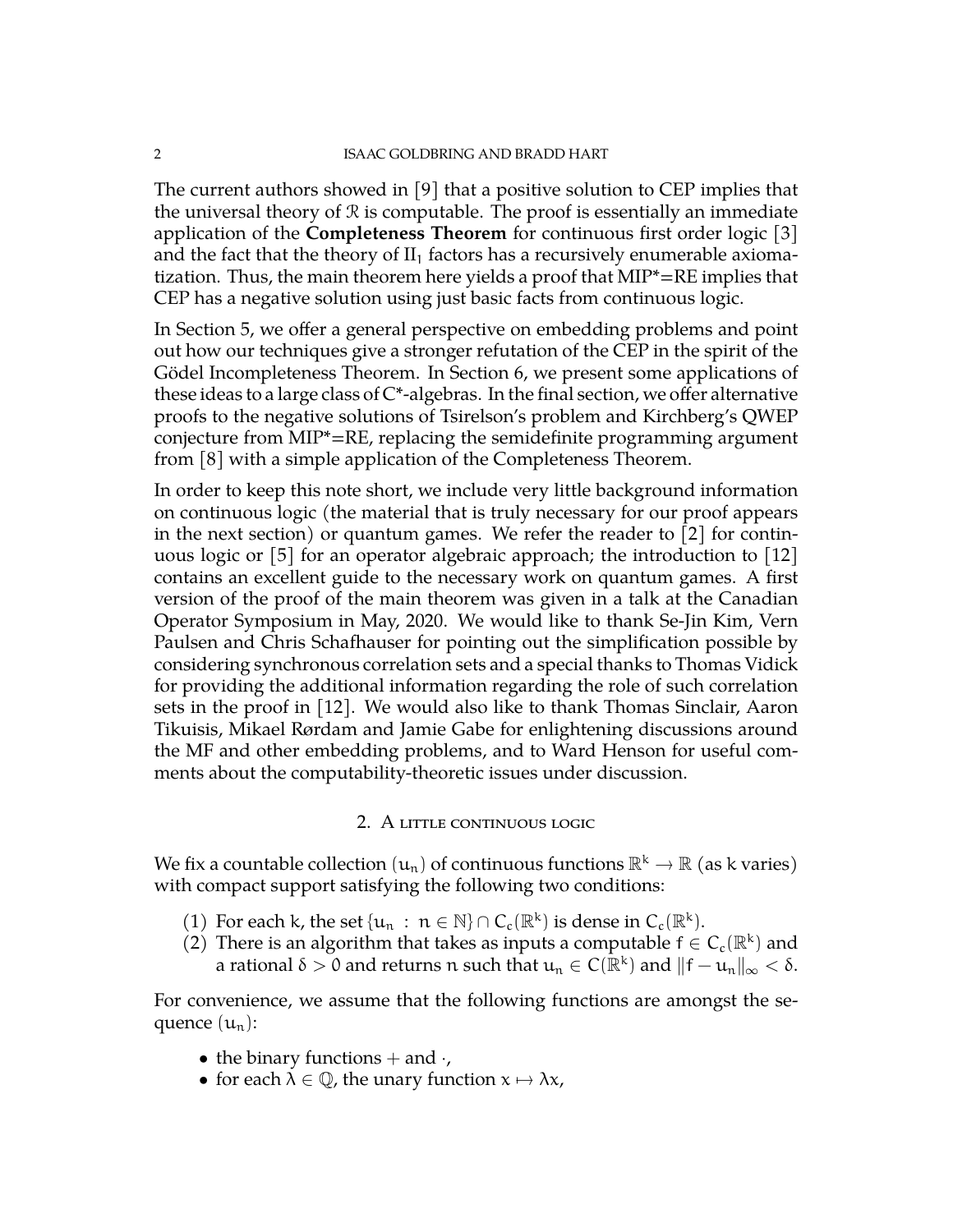- the binary function  $\div$  given by  $x \div y := \max(x y, 0)$ , and
- the unary functions  $x \mapsto 0$ ,  $x \mapsto 1$ , and  $x \mapsto \frac{x}{2}$ .

We now fix a computable continuous language L. (In the next section, L will be the langauge of tracial von Neumann algebras.) We call an L-formula **restricted** if it only uses functions appearing in the sequence  $u_n$  as connectives. We fix an enumeration ( $\varphi_m$ ) of the restricted L-formulae. We also call an L-formula **computable** if it only uses computable connectives. The following is immediate from the definitions:

**Lemma 2.1.** *There is an algorithm such that takes as inputs a computable* L*-formula*  $\varphi(x)$  *and rational*  $\delta > 0$  *and returns*  $\pi$  *such that*  $\varphi_{\pi}(x)$  *has the same arity as*  $\varphi$  *and*  $\|\varphi - \varphi\|$ ϕnk < δ*, the distance being the usual logical distance between* L*-formulae. Moreover, if*  $\varphi$  *is quantifier-free, then so are the*  $\varphi_n$ *.* 

Given an L-structure M, a nonnegative L-formula  $\varphi(x)$  is called an **almost-near formula for** M if, for any  $\epsilon > 0$ , there is  $\delta = \delta(\epsilon) > 0$  so that, for any  $\alpha \in M$ , if  $\varphi^M(a) < \delta(\epsilon)$ , then there is  $b \in M$  such that  $\varphi^M(b) = 0$  and  $d(a, b) \leq \epsilon$ . In this case, we refer to the function  $\delta(\epsilon)$  as a **modulus** for  $\varphi$ . If  $\varphi$  is an almost-near formula for M, then we refer to the zeroset of  $\varphi^M$  in M, denoted  $Z(\varphi^M)$ , as the **definable set** corresponding to  $\varphi$ .

The utility of definable sets is that one can quantify over them in a first-order way. In order to explain explicitly how we use this fact, we note that, given an almost-near formula  $\varphi(x)$ , [\[2,](#page-14-7) Remark 2.12] establishes the existence of a nondecreasing, continuous function  $\alpha : [0, \infty) \to [0, \infty)$  with  $\alpha(0) = 0$  and with the property that, for any  $a \in M$ , we have  $d(a, Z(\varphi^M)) \leq \alpha(\varphi^M(a))$ ; moreover, the function  $\alpha$  depends only on the modulus  $\delta(\epsilon)$  for  $\varphi$ . As shown in the proof of [\[2,](#page-14-7) Proposition 9.19], it follows that

$$
d(a, Z(\phi^M)) = (\inf_x (\alpha(\phi(x)) + d(a, x)))^M.
$$
 (†)

The import of  $(\dagger)$  is that the formula on the right-hand side of  $(\dagger)$  is an actual formula of continuous logic. We note that the proof appearing in [\[2,](#page-14-7) Remark 2.12] shows that if the modulus  $\delta$  is computable (when restricted to rational  $\epsilon$ ), then the corresponding  $\alpha$  is also a computable function. We summarize this discussion as follows:

**Proposition 2.2.** *There is an algorithm such that takes as inputs a computable almostnear formula*  $\varphi(x)$  *for* M *that has a computable modulus and a rational*  $\eta > 0$  *and returns*  $n \in \mathbb{N}$  *so that, for all*  $a \in M$ , we have  $|d(a, Z(φ^M)) - φ_n(a)^M| < n$ . Moreover, *if*  $\varphi$  *is quantifier-free, then each*  $\varphi_n$  *is existential.* 

We note also that if  $\varphi$  is an almost-near formula for M, then it is also an almostnear formula for any ultrapower  $M^{\mathfrak{U}}$  of M (this is where the asymmetry in the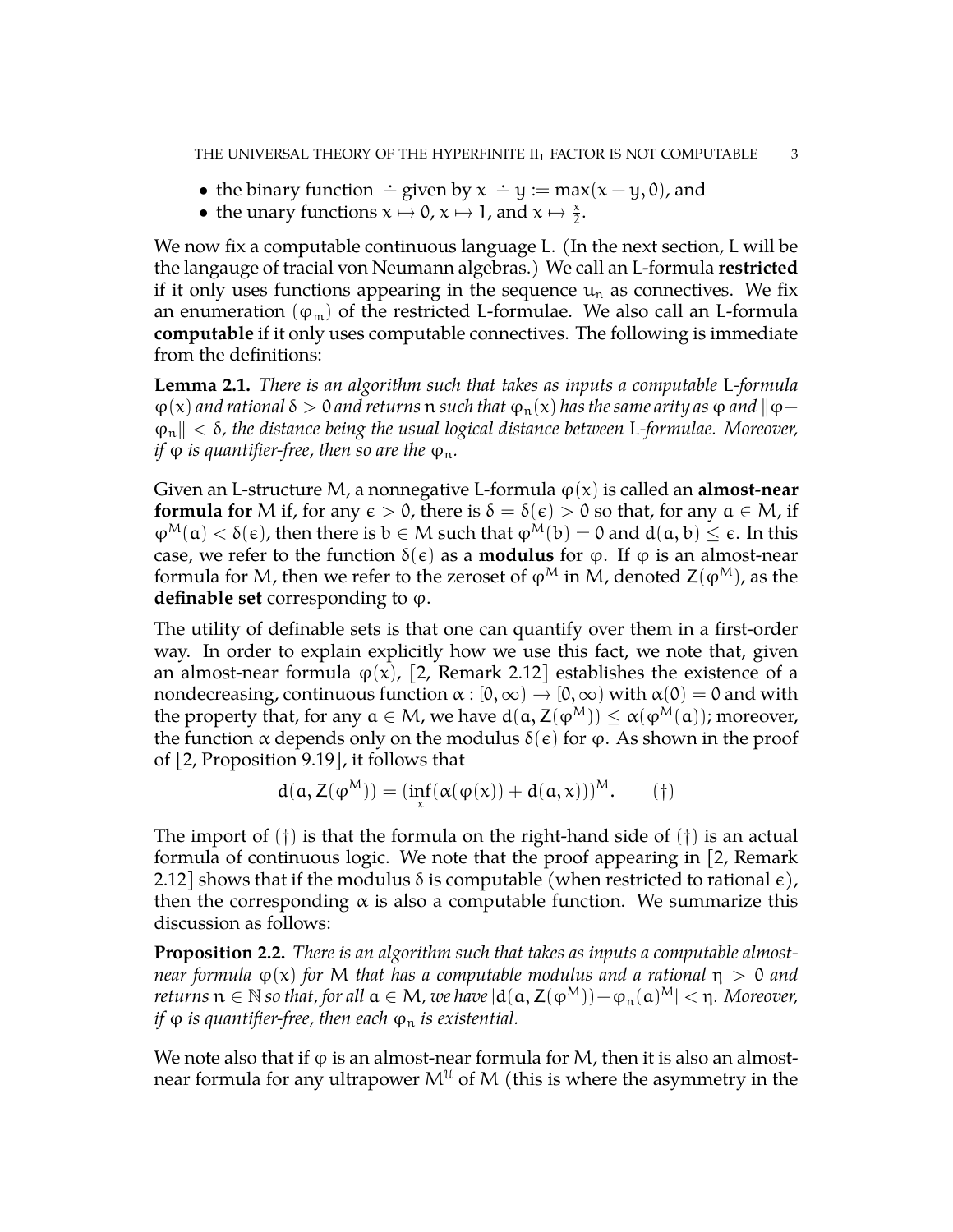types of inequalities used in the definition for almost-near formulae comes into play) and that the formula (†) and the conclusion of the previous proposition also hold for  $M^{\mathfrak{U}}$  as well.

In the remainder of this section, we discuss the notion of computability and decidability of theories. An issue arises in that there are two common definitions of the theory of a metric structure. While equivalent for model-theoretic purposes, the presence of these two different formulations creates some subtleties when bringing comutability-theoretic ideas into the picture.

First, given an L-structure M, the **theory of** M is the function Th(M) whose domain is the set of L-sentences and which is defined by  $\text{Th}(M)(\sigma) := \sigma^M$ . The **universal theory of** M, denoted  $Th<sub>V</sub>(M)$ , is the restriction of  $Th(M)$  to the set of universal L-sentences.

**Definition 2.3.** Let M be an L-structure. We say that **the (universal) theory of** M **is computable** if there is an algorithm which takes as inputs a restricted (universal) L-sentence σ and a rational number  $δ > 0$  and returns rational numbers  $a < b$  with  $b - a < \delta$  and for which  $\sigma^M \in (a, b)$ .

One also uses the word theory in continuous logic as a synonym for a set of L-sentences. In this case, given an L-structure M, the theory of M is the set  $\{\sigma \; : \; \sigma^M = 0\}$  and the universal theory of M is the intersection of the theory of M with the set of universal L-sentences. Since a theory is a set of sentences, we believe the following terminology is appropriate:

**Definition 2.4.** A theory T is **decidable** if there is an algorithm which, upon input a restricted L-sentence σ, decides whether or not σ belongs to T. Similarly, T is **effectively enumerable** if there is an algorithm which enumerates the restricted L-sentences that belong to T.

It is clear that each version of the theory of M can be recovered from the other version, whence, from the point of view of model theory, there is no harm in blurring the distinction. However, from the computability-theoretic perspective, there is a difference. Indeed, while it is clear that the decidability of the theory of M implies its computability, the converse need not be true.

There is a proof system for continuous logic, first introduced in [\[3\]](#page-14-6). There, one defines the relation  $T \vdash \sigma$ , where T is a restricted L-theory and  $\sigma$  is a restricted L-sentence. A feature of this proof system is that, if T is effectively enumerable, then so is the set of  $\sigma$  such that  $T \vdash \sigma$ . The following version of the completeness theorem, first proven in [\[3\]](#page-14-6), will play a large role in the sequel:

**Fact 2.5.** *For any restricted* L*-theory* T *and any restricted* L*-sentnce* σ*, we have*

 $\sup\{\sigma^{\mathcal{M}} : \mathcal{M} \models \mathcal{T}\} = \inf\{r \in \mathbb{Q}^{>0} : \mathcal{T} \vdash \sigma \doteq r\}.$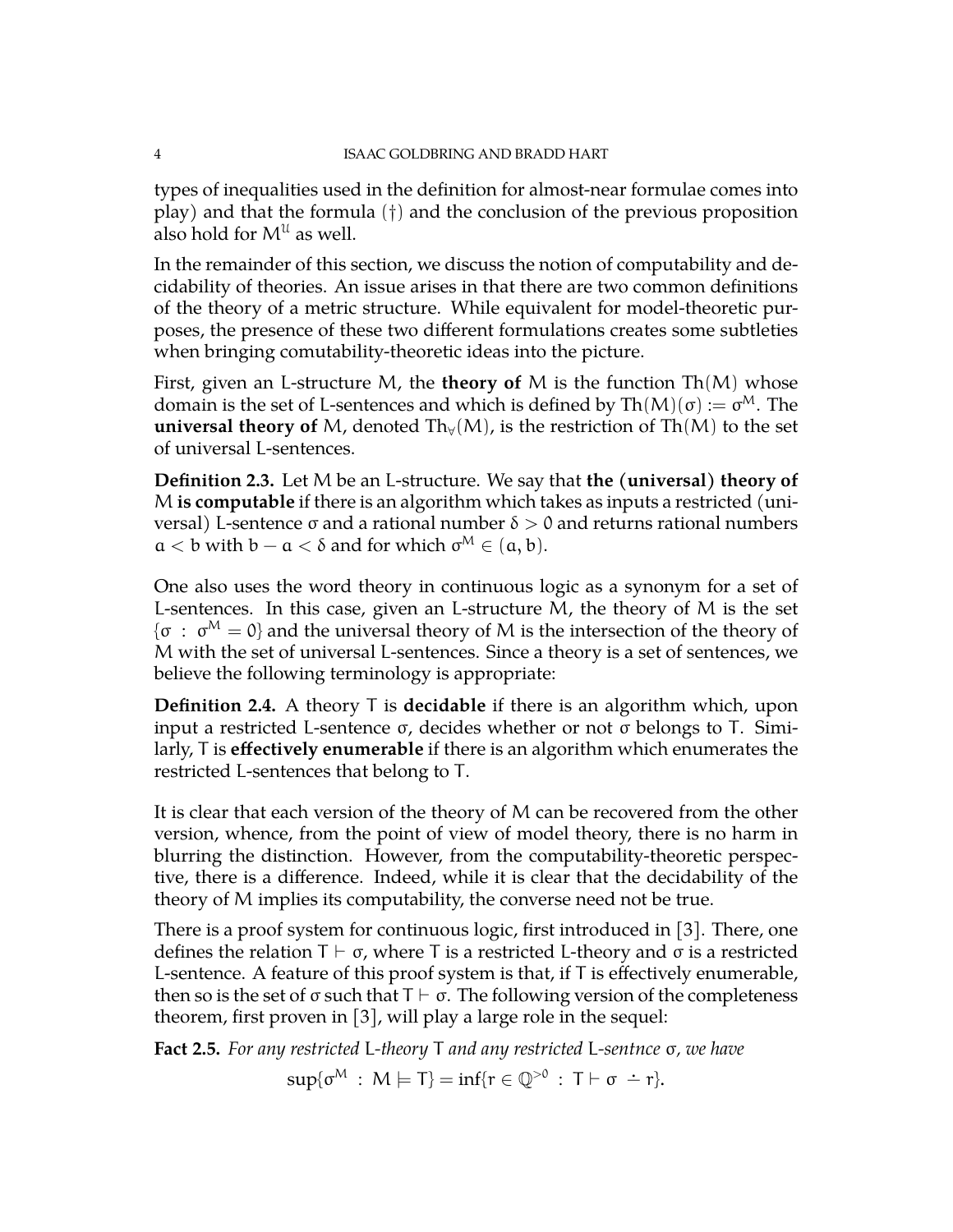Suppose, in the previous display, that  $\sigma$  is a universal sentence and that the common value is 0. If T is effectively enumerable and we begin to enumerate the theorems of T, then we may never see the fact that  $T \vdash \sigma$  even though  $T \vdash \sigma \doteq \frac{1}{2^T}$  $\overline{2^n}$ for all n. This motivates the following definition:

**Definition 2.6.** Given an L-structure M, we say that the universal theory of M is **weakly effectively enumerable** if one can effectively enumerate the sentences  $σ$   $\div$  r, where  $σ$  is a restricted universal sentence,  $r \in \mathbb{Q}^{>0}$ , and  $σ^M \le r$ .

For some structures (such as  $\mathcal{R}$ ), the computability of the universal theory of the structure is equivalent to it being weakly effectively enumerable:

**Proposition 2.7.** *Suppose that* M *is a separable* L*-structure that has a computable presentation.* Then  $Th_v(M)$  is computable if and only if it is weakly effectively enu*merable.*

Roughly speaking, M has a computable presentation if there is a countable, dense subset of M so that one can uniformly approximately compute the values of the symbols in the langauge on the countable dense set. As mentioned in [\[9\]](#page-14-5) (and elaborated on in [\[10\]](#page-14-9)), R has a computable presentation. The proof of the nontrivial direction of the previous proposition follows by using the computable presentation to perform a brute force lower bound approximation to the value of any universal sentence.

## 3. Proof of the main theorem

**Definition 3.1.** Fix  $n, m \in \mathbb{N}$ .

- (1) A sequence of projections ( $C_a : a \leq m$ ) such that  $\sum_a C_a = 1$  is called a **projection valued measure** (PVM).
- (2) The set  $C_q(n, m)$  of **quantum correlations** consists of the correlations of the form  $p(a, b|x, y) = \langle A_a^x \otimes B_b^y \xi, \xi \rangle$  for  $x, y \leq n$  and  $a, b \leq m$ , where H is a finite-dimensional Hilbert space,  $\xi \in H \otimes H$  is a unit vector, and for every  $x, y \leq n$ ,  $(A^x_a : a \leq m)$  and  $(B^y_b$  $\frac{9}{b}$  :  $b \le m$ ) are PVMs on H.
- (3) We set  $C_{qa}(n, m)$  to be the closure in  $[0, 1]^{n^2 k^2}$  of  $C_q(n, m)$ .
- (4) Given an element  $p \in C_{qa}(n, m)$ , we say that p is **synchronous** if  $p(i,j|v,v) = 0$  whenever  $i \neq j$ . We let  $C_{qa}^s(n,m)$  denote the set of **synchronous** correlation matrices.

**Definition 3.2.** A **nonlocal game** G **with** n **questions and** m **answers** is a probability distribution  $\mu$  on  $n \times n$  together with a decision function

$$
D: \mathfrak{n} \times \mathfrak{n} \times \mathfrak{m} \times \mathfrak{m} \to \{0,1\}.
$$

We call the nonlocal game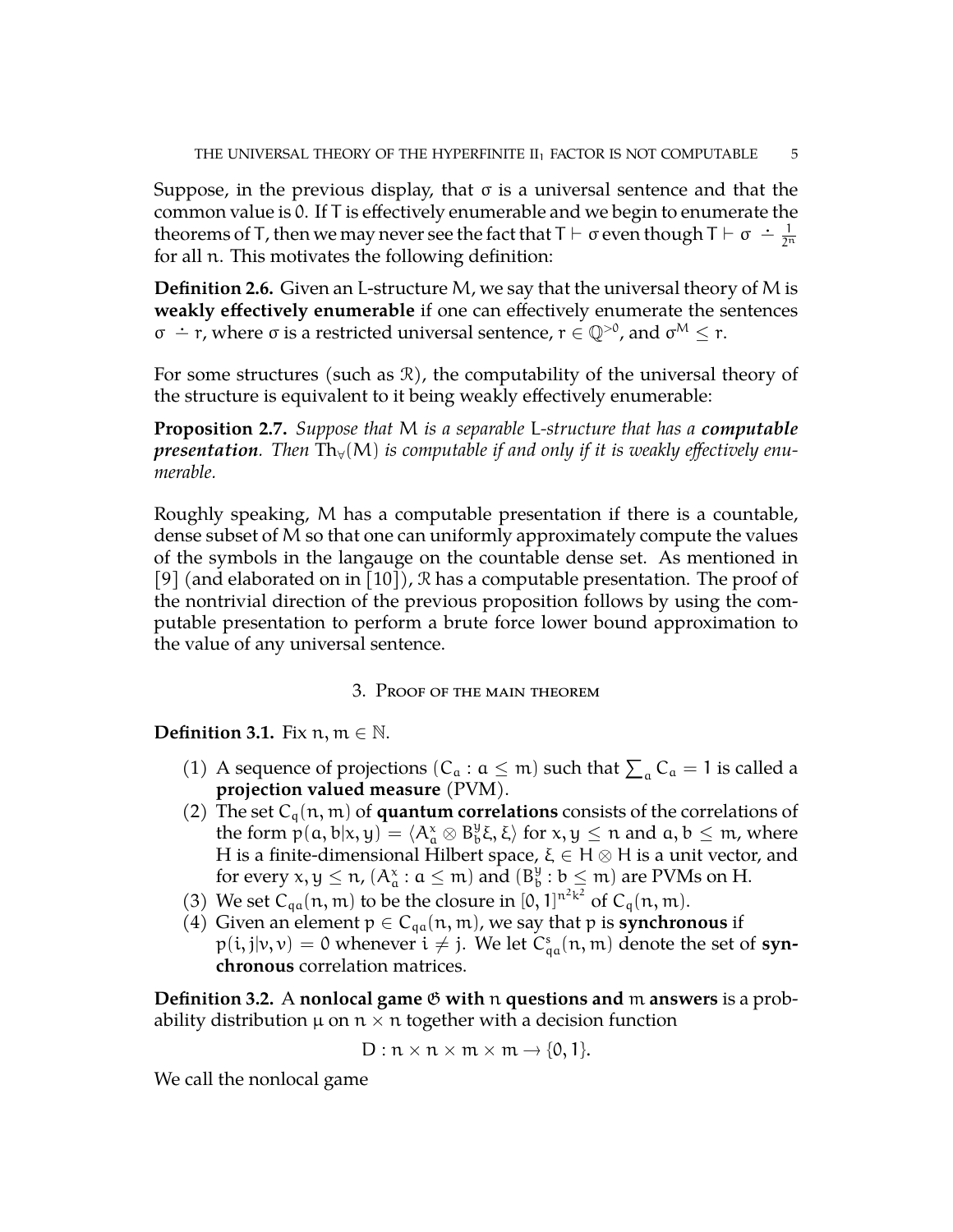- **proper** if  $\mu({\{(v, w)\}}) > 0$  for all  $v, w \in \mathfrak{n}$ ;
- **synchronous** if  $D(v, v, i, j) = 0$  whenever  $i \neq j$ .

**Definition 3.3.** For each nonlocal game  $\mathfrak{G}$ , recall that the **entangled value** of  $\mathfrak{G}$ is the quantity

$$
\mathrm{val}^*(\mathfrak{G})=\sup_{\mathfrak{p}\in C_{q\mathfrak{a}}(n,m)}\sum_{\mathfrak{v},w}\mu(\mathfrak{v},w)\sum_{i,j}D(\mathfrak{v},w,i,j)p(i,j|\mathfrak{v},w).
$$

We also define the **synchronous value** of  $\mathfrak{G}$  to be the quantity

$$
\text{s-val}^*(\mathfrak{G})=\sup_{\mathfrak{p}\in C^s_{\mathfrak{q} \mathfrak{a}}(n,m)}\sum_{\nu,w} \mu(\nu,w)\sum_{i,j} D(\nu,w,i,j)p(i,j|\nu,w).
$$

In general, s-val<sup>\*</sup>( $\mathfrak{G}$ )  $\leq$  val<sup>\*</sup>( $\mathfrak{G}$ ). However, the following obvious fact will be useful in the proof of the main theorem:

**Lemma 3.4.** If  $\mathfrak{G}$  *is a proper, synchronous game, then* val<sup>\*</sup>( $\mathfrak{G}$ ) = 1 *if and only if*  $s$ -val<sup>\*</sup> $(\mathfrak{G}) = 1$ .

The following is the main result of [\[12\]](#page-14-0):

<span id="page-5-1"></span>**Theorem 3.5.** *There is an effective map*  $M \mapsto \mathfrak{G}_M$  *from Turing machines to proper, synchronous*[1](#page-5-0) *nonlocal games such that:*

- *if* M *halts, then*  $val^*(\mathfrak{G}_M) = 1$  (whence s-val<sup>\*</sup>( $\mathfrak{G}_M$ ) = 1);
- *if* M *does not halt, then* val<sup>\*</sup>( $\mathfrak{G}_{\mathcal{M}}$ )  $\leq \frac{1}{2}$  $\frac{1}{2}$ .

We let  $\varphi_{n,m}(x_{v,i})$   $(i = 1, ..., m, v = 1, ..., n)$  denote the (computable!) formula

$$
\max \left( \max_{\nu, i} \|x_{\nu,i}^2 - x_{\nu_i}\|_2, \max_{\nu,i} \|x_{\nu,i}^* - x_{\nu,i}\|_2, \max_{\nu} \| \sum_i x_{\nu,i} - 1 \|_2 \right).
$$

We let  $X^{\mathsf{N}}_{n,m}$  denote the zeroset of  $\varphi_{n,m}$  in N. Note that elements of  $X^{\mathsf{N}}_{n,m}$  are ntuples of PVMs in N, where each PVM in the tuple consists of m orthogonal projections.

**Theorem 3.6.** *Each formula*  $\varphi_{n,m}$  *is an almost-near formula for*  $\Re$  *with a computable modulus.*

*Proof.* This follows immediately from [\[14,](#page-14-10) Lemma 3.5] and its proof.  $\Box$ 

Given a nonlocal game  $\mathfrak{G}$ , let  $\psi_{\mathfrak{G}}(x_{v,i})$  denote the formula

$$
\sum_{\nu,w}\mu(\nu,w)\sum_{i,j}D(\nu,w,i,j)\,tr(x_{\nu,i}x_{w,j}).
$$

<span id="page-5-0"></span><sup>&</sup>lt;sup>1</sup>The fact that these games are proper and synchronous does not appear explicitly in [\[12\]](#page-14-0) but is an artifact of the proof.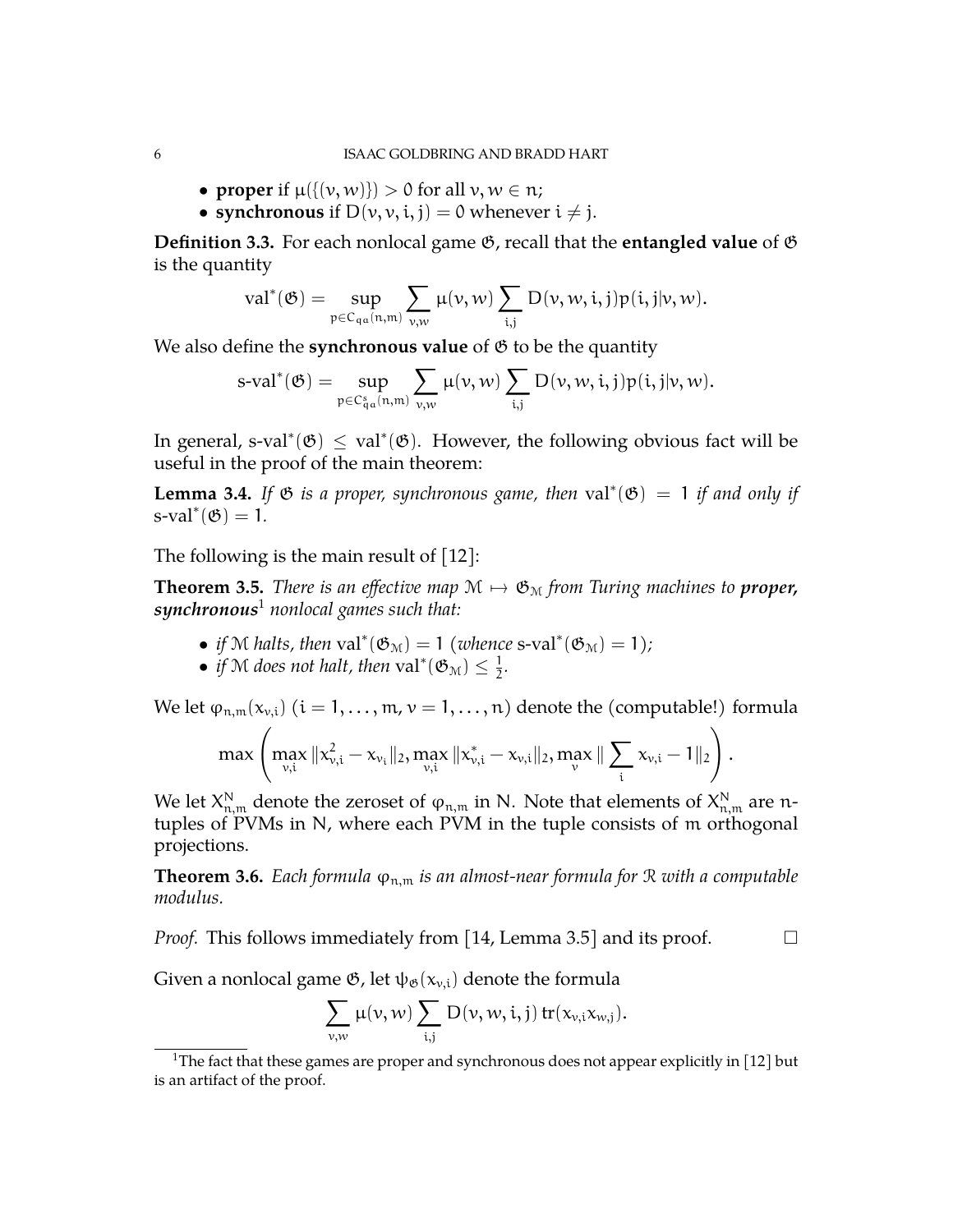**Theorem 3.7.** *For any game* G*, we have*

$$
s\text{-}\mathrm{val}^*(\mathfrak{G})=\left(\sup_{x_{\nu,i}\in X_{n,m}}\psi_{\mathfrak{G}}(x_{\nu,i})\right)^{\mathfrak{R}}.
$$

*Proof.* This follows immediately from the equivalence of (1) and (4) in [\[14,](#page-14-10) Theorem 3.6].

<span id="page-6-0"></span>**Theorem 3.8.** *Suppose that*  $Th<sub>∀</sub>(\mathcal{R})$  *is computable. Then for any computable game*  $\mathfrak{G}$ *(meaning that the* µ(v, w) *are computable reals), we have that* s-val<sup>∗</sup> (G)*is a computable real, uniformly in the description of* G*.*

*Proof.* For simplicity, set  $X := X_{n,m}$  and  $x := (x_{v,i})$ . Set  $\sigma := \sup_{x \in X} \psi_{\mathfrak{G}}(x_{v,i})$ . Note first that, since  $\psi_{\mathfrak{G}}$  is 1-Lipshitz, we have  $\sigma^{\mathcal{R}} = (\sup_x (\psi_{\mathfrak{G}}(x) - d(x,X)))^{\mathcal{R}}$ . Now given  $\eta > 0$ , one can effectively find an existential restricted formula  $\varphi_n$  such that, for all  $\chi\in\mathcal{R}^{\mathfrak{U}},$  we have  $|\textup{d}(\chi,X^{\mathfrak{X}^{\mathfrak{U}}})-\phi_{\mathfrak{n}}(\chi)^{\mathfrak{X}^{\mathfrak{U}}} |<\mathfrak{\eta}.$  It follows that

$$
\left|\sigma^{\mathcal{R}} - (\sup_{x}(\psi_{\mathfrak{G}}(x) \doteq \varphi_n(x)))^{\mathcal{R}}\right| < \eta.
$$

Since the latter formula in the above display is equivalent to a universal restricted formula, the computability of the universal theory of  $R$  allows us to compute it to within η, and thus we can compute  $\sigma^{\mathcal{R}}$  to within 2η. By the previous theorem, this is equivalent to being able to compute s-val\* $(\mathfrak{G})$  to within 2η.

It is clear that these are considerations are uniform in the description of G.

 $\Box$ 

## **Corollary 3.9.** Th $_{\forall}(\mathcal{R})$  *is not computable.*

*Proof.* Suppose, towards a contradiction, that  $Th<sub>∀</sub>(\mathcal{R})$  is computable. Given a Turing machine M, we use the effective map from Theorem [3.5](#page-5-1) to construct the computable game  $\mathfrak{G}_M$ . Using the previous theorem, we can compute an interval  $(a, b) := (a_M, b_M) \subseteq [0, 1]$  of radius smaller than  $\frac{1}{4}$  such that s-val<sup>\*</sup> $(\mathfrak{G}_M) \in (a, b)$ . If  $a > \frac{1}{2}$ , then val<sup>\*</sup>( $\mathfrak{G}_M$ )  $\geq$  s-val<sup>\*</sup>( $\mathfrak{G}_M$ )  $> \frac{1}{2}$  $\frac{1}{2}$ , whence val<sup>\*</sup>( $\mathfrak{G}_{\mathcal{M}}$ ) = 1 and M halts. If  $a \leq \frac{1}{2}$  $\frac{1}{2}$ , then  $b < \frac{3}{4}$ , whence s-val\* $(\mathfrak{G}_{\mathfrak{M}}) < \frac{3}{4}$  $\frac{3}{4}$ . Since  $\mathfrak{G}_{\mathfrak{M}}$  is special, we have that val $^{\tilde{*}}(\mathfrak{G}_{\mathfrak{M}})< 1$  and hence M does not halt. Since this allows us to decide the halting problem, we have reached a contradiction.  $\Box$ 

#### 4. A reformulation in terms of noncommutative moments

In this section, we offer a reformulation of our main theorem in terms that might be more appealing to operator algebraists.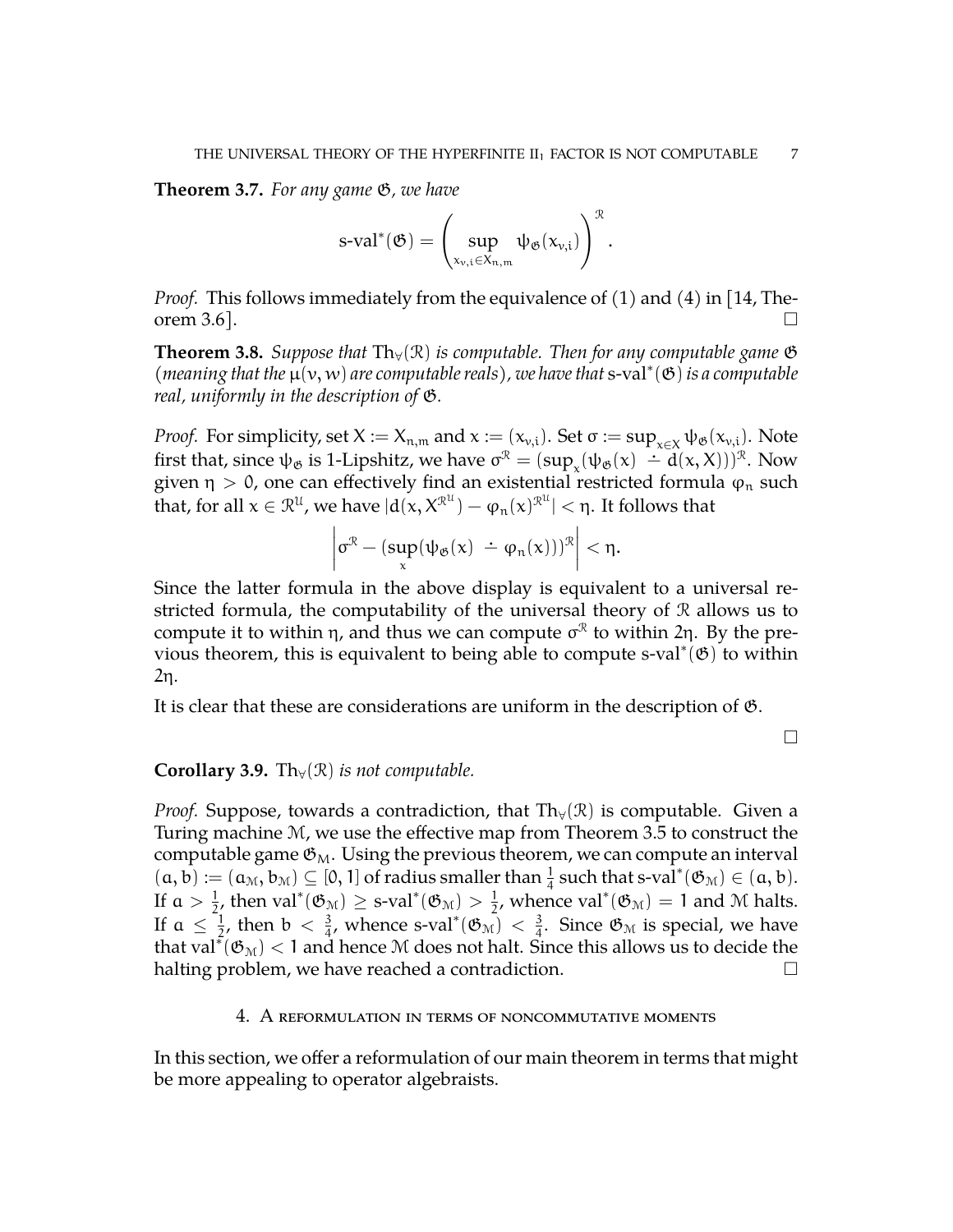Given positive integers n and d, we fix variables  $x_1, \ldots, x_n$  and enumerate all \*-monomials in the variables  $x_1, \ldots, x_n$  of total degree at most d,  $m_1, \ldots, m_L$ . (Of course,  $L = L(n, d)$  depends on both n and d.) We consider the map  $\mu_{n,d}$ :  $\mathcal{R}_1^n \to \mathsf{D}^{\mathsf{L}}$  given by  $\mu_{n,d}(\vec{\alpha}) = (\tau(m_i(\vec{\alpha})) \; : \; i = 1, \ldots, \mathsf{L}).$  (Here,  $\mathsf{D}$  is the complex unit disk.)

We let  $X(n, d)$  denote the range of  $\mu_{n,d}$  and  $X(n, d, p)$  be the image of the unit ball of  $M_p(\mathbb{C})$  under  $\mu_{n,d}$ . Notice that  $\bigcup_{p\in\mathbb{N}}X(n,d,p)$  is dense in  $X(n,d)$ .

**Theorem 4.1.** *The following statements are equivalent:*

- (1) *The universal theory of* R *is computable.*
- (2) *There is a computable function*  $\overline{F}$ :  $\mathbb{N}^3 \to \mathbb{N}$  *such that, for every*  $n, d, k \in \mathbb{N}$ ,<br> $X(n, d, \overline{F}(n, d, b))$  is a deveating  $X(n, d)$  $X(n, d, F(n, d, k))$  is  $\frac{1}{k}$ -dense in  $X(n, d)$ .

*Proof.* First suppose that the universal theory of  $\Re$  is computable. We produce a computable function F as in (2). Fix n, d, and k, and set  $\epsilon := \frac{1}{3k}$ . Computably find  $s_1,\ldots,s_t$ , an  $\epsilon$ -net in  $D^L$ . For each  $i=1,\ldots,t$ , ask the universal theory of  $\mathcal R$  to compute intervals  $(a_i, b_i)$  with  $b_i - a_i < \epsilon$  and with  $(\inf_{\vec x}|\mu_{n,d}(\vec x) - s_i|)^{\mathcal R} \in$  $(a_i, b_i)$ . For each  $i = 1, ..., t$  such that  $b_i < 2\epsilon$ , let  $p_i \in \mathbb{N}$  be the minimal p such that when you ask the universal theory of  $\mathbb{M}_p(\mathbb{C})$  to compute intervals of shrinking radius containing  $(\inf_{\vec{x}} | \mu_{n,d}(\vec{x}) - s_i|)^{M_p(\mathbb{C})}$ , there is a computation that returns an interval  $(c_i, d_i)$  with  $d_i < 2\epsilon$ . Let p be the maximum of these  $p_i$ 's. We claim that setting  $F(n, d, k) := p$  is as desired. Indeed, suppose that  $s \in$  $\mathsf{X}(\mathfrak{n},\mathrm{d})$  and take  $\mathfrak{i}=1,\ldots,\mathfrak{t}$  such that  $|\mathfrak{s}-\mathfrak{s_i}|<\epsilon.$  Then  $(\mathrm{inf}_{\vec{\mathsf{x}}}|\mu_{\mathfrak{n},\mathrm{d}}(\vec{\mathsf{x}})-\mathfrak{s_i}|)^\mathfrak{R}<\epsilon.$  $\epsilon$ , whence  $b_i < 2\epsilon$ . It follows that there is an interval  $(c_i, d_i)$  as above with  $(\inf_{\vec{x}} |\mu_{n,d}(\vec{x}) - s_i|)^{M_p(\mathbb{C})} < d_i < 2\varepsilon$ . Let  $\alpha \in M_p(\mathbb{C})$  realize the infimum. Then  $|\mu_{n,d}(\vec{\alpha})-s| < 3\epsilon = \frac{1}{k}$  $\frac{1}{k}$ , as desired.

Now suppose that F is as in (2). We show that that the universal theory of  $\Re$  is computable. Towards this end, fix a restricted universal sentence

$$
\sigma = \sup_{\vec{x}} f(\tau(m_1), \ldots, \tau(m_\ell))
$$

where  $\vec{x} = x_1, \dots, x_n$  and  $m_1, \dots, m_\ell$  are \*-monomials in  $\vec{x}$  of total degree at most d. Fix also rational  $\epsilon > 0$ . We show how to compute the value of  $\sigma^{\mathcal{R}}$ to within  $\epsilon$ . Since f is a restricted connective, it has a computable modulus of continuity  $\delta$ . Consequently, we can find  $k \in \mathbb{N}$  computably so that  $\frac{1}{k} \leq \delta(\epsilon)$ . Set  $p = F(n, d, 2k)$ . Computably construct a sequence  $\vec{a}_1, \ldots, \vec{a}_t \in (\mathcal{M}_p(\mathbb{C})_1)^n$  that is a  $\frac{1}{2k}$  cover of  $(M_p(\mathbb{C})_1)^n$  (with respect to the  $\ell^1$  metric corresponding to the 2-norm). Consequently,  $\mu_{n,d}(\vec{a}_1), \ldots, \mu_{n,d}(\vec{a}_t)$  is a  $\frac{1}{2k}$ -cover of  $X(n,d,p)$ . Set

$$
r := \max_{i=1,\dots,t} f(\tau(m_1(\vec{a}_i)), \dots, \tau(m_l(\vec{a}_i))).
$$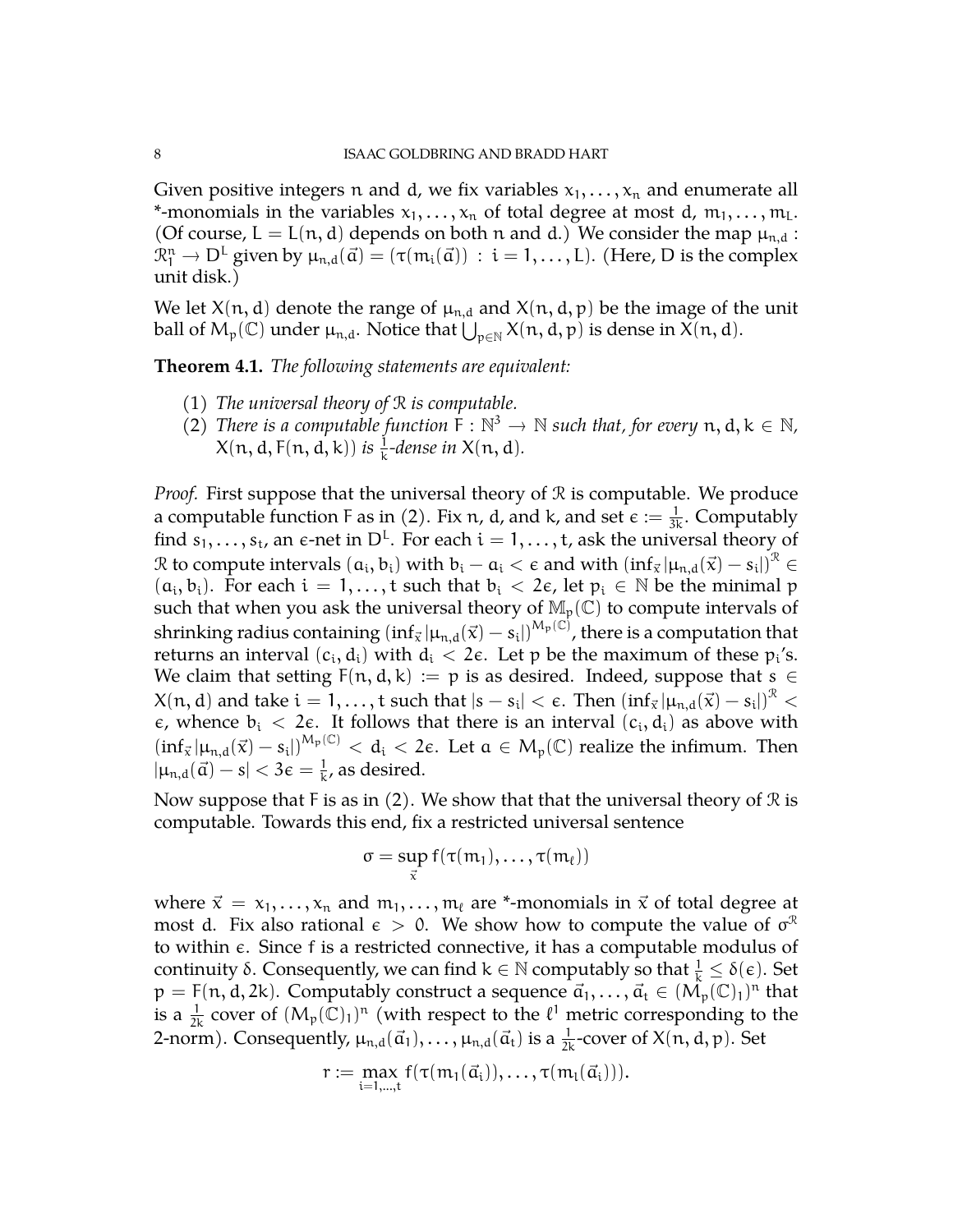By assumption,  $X(n, d, p)$  is  $\frac{1}{2k}$ -dense in  $X(n, d)$ . It follows that  $r \leq \sigma^{\mathcal{R}} \leq r + \epsilon$ , as desired.  $\Box$ 

**Remark 4.2.** Notice that the \*-monomials used in the proof of Theorem [3.8](#page-6-0) are of very low degree (at most 4) and so we have the stronger result that there is no computable function of the form  $F(n, 4, k)$  in the theorem above.

## 5. A general perspective on Embedding Problems

Recall that a structure N embeds into an ultrapower of another structure M (in the same language) if and only if N is a model of the universal theory of M. All of the embedding problems in operator algebras attempt to find a small subset of the universal theory of some canonical object so that modeling that small subset suffices to conclude that one models the entire universal theory. For example, the Connes Embedding Problem asks whether or not modeling the theory of tracial von Neumann algebras (which is a subset of the universal theory of  $\mathcal{R}$ ) is enough to know that one models the entire universal theory of R. Similarly, the MF Problem asks whether or not modeling the theory of stably finite  $C^*$ -algebras (which, again, is part of the universal theory of  $\Omega$ ) is enough to know that one models the entire universal theory of Q.

Now that we know that the Connes Embedding Problem is false, it is natural to ask whether or not one can "reasonably" enlarge the theory of tracial von Neumann algebras in such a way that then modeling that enlarged theory does indeed imply that you model the entire universal theory of R. We show that, under one interpretation of "reasonable," this is impossible. We first offer the following general definition:

**Definition 5.1.** Given a structure M in a language L, we call the M**EP** the statement that there is an effectively enumerable subset T of the *full* theory of M such that, for any L-structure N, if  $N \models T$ , then N embeds into an ultrapower of M.

Note that this definition allows the possibility that the extra information being allowed need not be universal information, but rather can have arbitrary quantifier-complexity. On the other hand, the restriction that T be effectively enumerable is somewhat severe (although natural from the logical point of view).

We have the following general statement:

<span id="page-8-0"></span>**Theorem 5.2.** *If the* M*EP has a positive solution, then the universal theory of* M *is weakly effectively enumerable.*

*Proof.* Suppose that there is a effectively enumerable subset T of the theory of M such that whenever  $N \models T$ , then N embeds into an ultrapower of M. It follows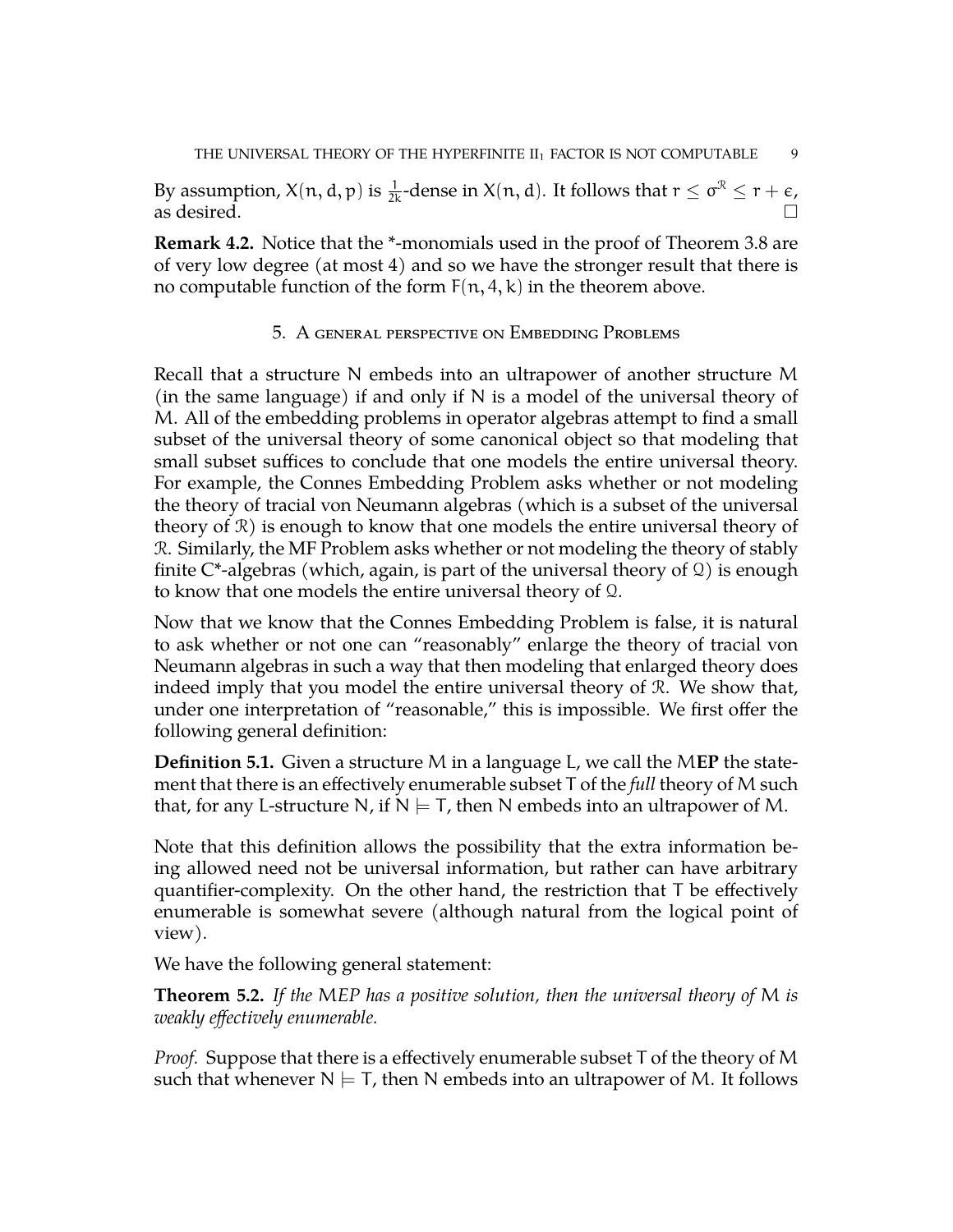that, for any universal sentence σ, we have, using the Completeness Theorem, that

$$
\sigma^M = \sup \{ \sigma^N \, : \, N \models T \} = \inf \{ r \in \mathbb{Q}^{>0} \, : \, T \vdash \sigma \; \doteq \; r \}.
$$

The result now follows.

Recalling that weak effective enumerability is equivalent to computability for the universal theory of R, we now have the following strengthening of the fact that CEP has a negative solution:

## **Corollary 5.3.** R*EP has a negative solution.*

**Remark 5.4.** In the case of the REP, we can make an even stronger statement, namely that there is no effectively enumerable theory T extending the theory of  $II<sub>1</sub>$  factors with the propery that every model of T embeds into an ultrapower of  $\mathcal{R}$ . Note that we are not requiring that  $\mathcal{R}$  itself be a model of  $T$ , but instead require that every model of T be a  $II_1$  factor. Indeed, since every  $II_1$  factor contains a copy of R, the proof of Theorem [5.2](#page-8-0) goes through and we obtain this stronger statement.

Recall that a tracial von Neumann algebra S is called **locally universal** if every tracial von Neumann algebra embeds into an ultrapower of S. As shown in [\[6\]](#page-14-11), there is a locally universal tracial von Neumann algebra and it is clear that they all have the same universal theory. Since the theory of tracial von Neumann algebras is recursively axiomatizable, we arrive at the following result:

**Theorem 5.5.** *If* S *is a locally universal tracial von Neumann algebra, then the* S*EP has a positive solution.*

The same remark can be made for locally universal C\*-algebras.

6. AN APPLICATION TO  $C^*$ -ALGEBRAS

Recall that the **MF problem**, first posed by Blackadar and Kirchberg, asks whether or not every stably finite C ∗ -algebra embeds into an ultrapower of the universal UHF algebra Q. The following consequence of the failure of CEP was pointed out to us by Thomas Sinclair and Aaron Tikuisis:

**Proposition 6.1.** *The MF problem has a negative solution.*

*Proof.* Suppose that M is a separable  ${\rm II}_1$  factor that does not embed into  $\mathcal{R}^{\mathfrak{U}}$ . Then M does not embed into  $\mathcal{Q}^{\mathfrak{U}}$  (as a C\*-algebra) for any non-principal ultrafilter  $\mathfrak{U}$ . Indeed, if  $i : M \hookrightarrow Q^U$  were an embedding, then by composing with the quotient map  $\mathcal{Q}^{\mathcal{U}} \to \mathcal{R}^{\mathcal{U}}$ , we get a ∗-homomorphism  $M \to \mathcal{R}^{\mathcal{U}}$ . Since M is simple and separable, this map is necessarily an embedding, yielding a contradiction.  $\Box$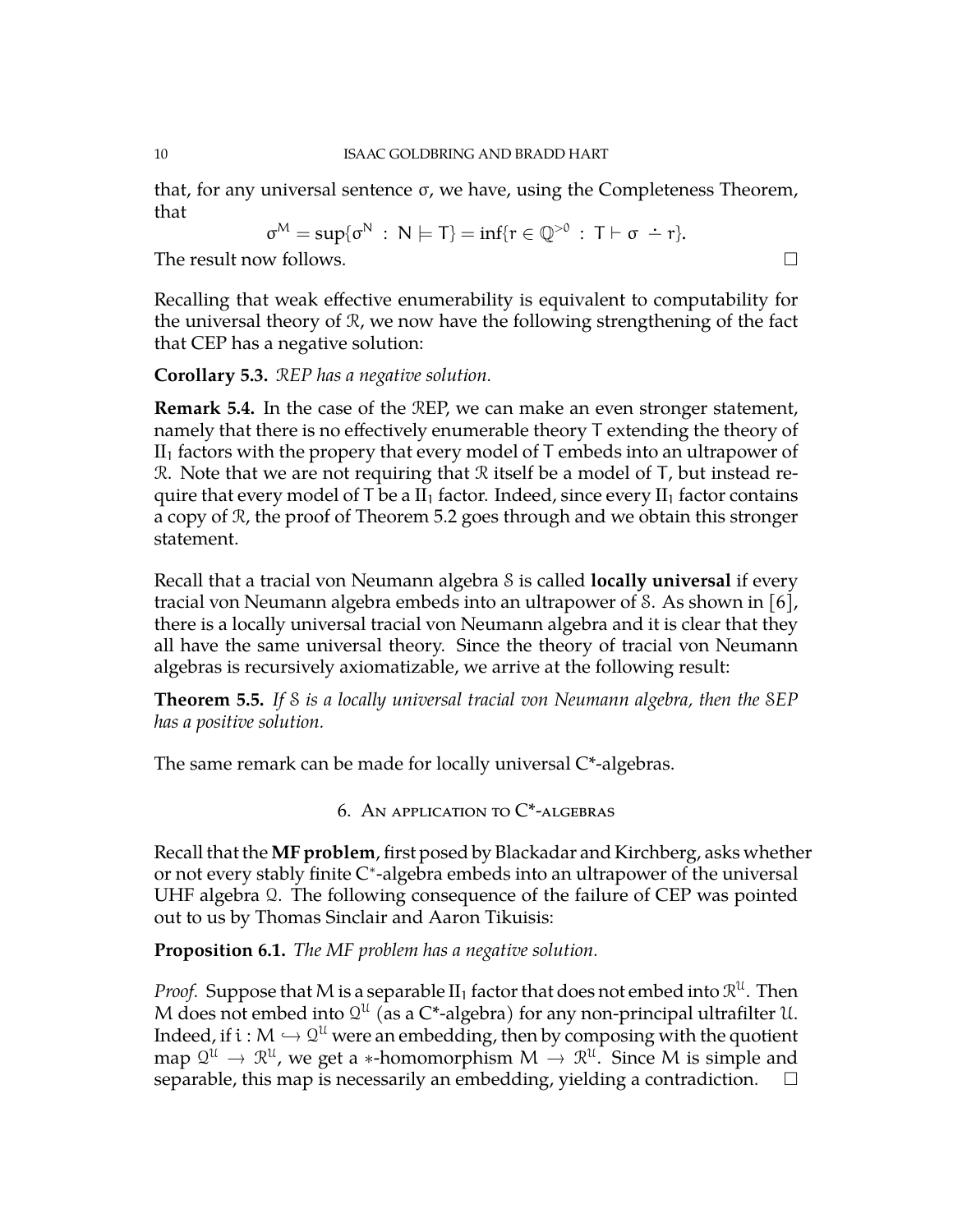**Remark 6.2.** The counterexample to the MF problem in the proof above is not separable. One can easily obtain a separable counterexample, e.g. by taking a separable elementary substructure in the language of  $C^*$ -algebras.

In this section, we improve upon this result by showing that the QEP has a negative solution. This result will follow from a more general result applying to a wider class of C\*-algebras.

**Definition 6.3.** Given  $m \in \mathbb{N}$  and  $0 < \gamma < 1$ , we say that a unital C<sup>\*</sup>-algebra A has the  $(m, \gamma)$ **-uniform Dixmier property** if, for all self-adjoint  $a \in A$ , there are unitaries  $u_1, \ldots, a_m \in U(A)$  and  $z \in Z(A)$  such that

$$
\left\|\sum_{i=1}^m \frac{1}{m}u_i a u_i^* - z\right\| \leq \gamma \|a\|.
$$

We say that A has the **uniform Dixmier property** if it has the  $(m, \gamma)$ -Dixmier property for some m and  $γ$ .

Clearly if A has the  $(m, \gamma)$ -Dixmier property, then it has the  $(m, \gamma')$ -Dixmier property for any  $0 < \gamma < \gamma' < 1$ , whence we may always assume that  $\gamma$  is dyadic rational.

Given m and  $\gamma$ , let  $\theta_{m,\gamma}$  denote the following sentence in the language of C\*algebras:

$$
\sup_{\boldsymbol{\mathfrak{a}}} \inf_{u_1,\ldots,u_n} \inf_{\boldsymbol{\lambda}}\max\left( \max_{i=1,\ldots,n} \|u_iu_i^*-1\|, \|\sum_{i=1}^{m} \frac{1}{m}u_iau_i^*-\boldsymbol{\lambda}\| \doteq \gamma \|a\| \right).
$$

Here, the supremum is over self-adjoint contractions, the first infimum is over contractions, and the second infimum is over the unit disk in  $\mathbb C$ . If A is a simple unital C\*-algebra with the  $(m, \gamma)$ -uniform Dixmier property, then  $\theta^{\text{A}}_{m, \gamma} = 0$ . Conversely, if  $\theta_{\gamma,m}^{\text{B}} = 0$ , then B is monotracial.

Given a tracial C\*-algebra  $(A, \tau_A)$ , one lets  $N_{(A, \tau_A)}$  denote the weak closure of A in the GNS representation corresponding to  $\tau_A$ . It is known that  $N_{(A,\tau_A)}$  is isomorphic to the algebra obtained from taking the  $\|\cdot\|_{2,\tau_{\mathrm{A}}}$ -completion of each bounded ball of A.

We are now ready to prove our main theorem of this section:

**Theorem 6.4.** *Suppose that* A *is an infinite-dimensional, unital, simple C\*-algebra with the uniform Dixmier property and such that*  $N_{(A,\tau_A)}$  *embeds into an ultrapower of* R*. Then the* A*EP has a negative solution.*

*Proof.* Suppose, towards a contradiction that the AEP has a positive solution as witnessed by the theory  $T_0$ . Fix m and  $\gamma$  with  $\gamma$  a dyadic rational such that A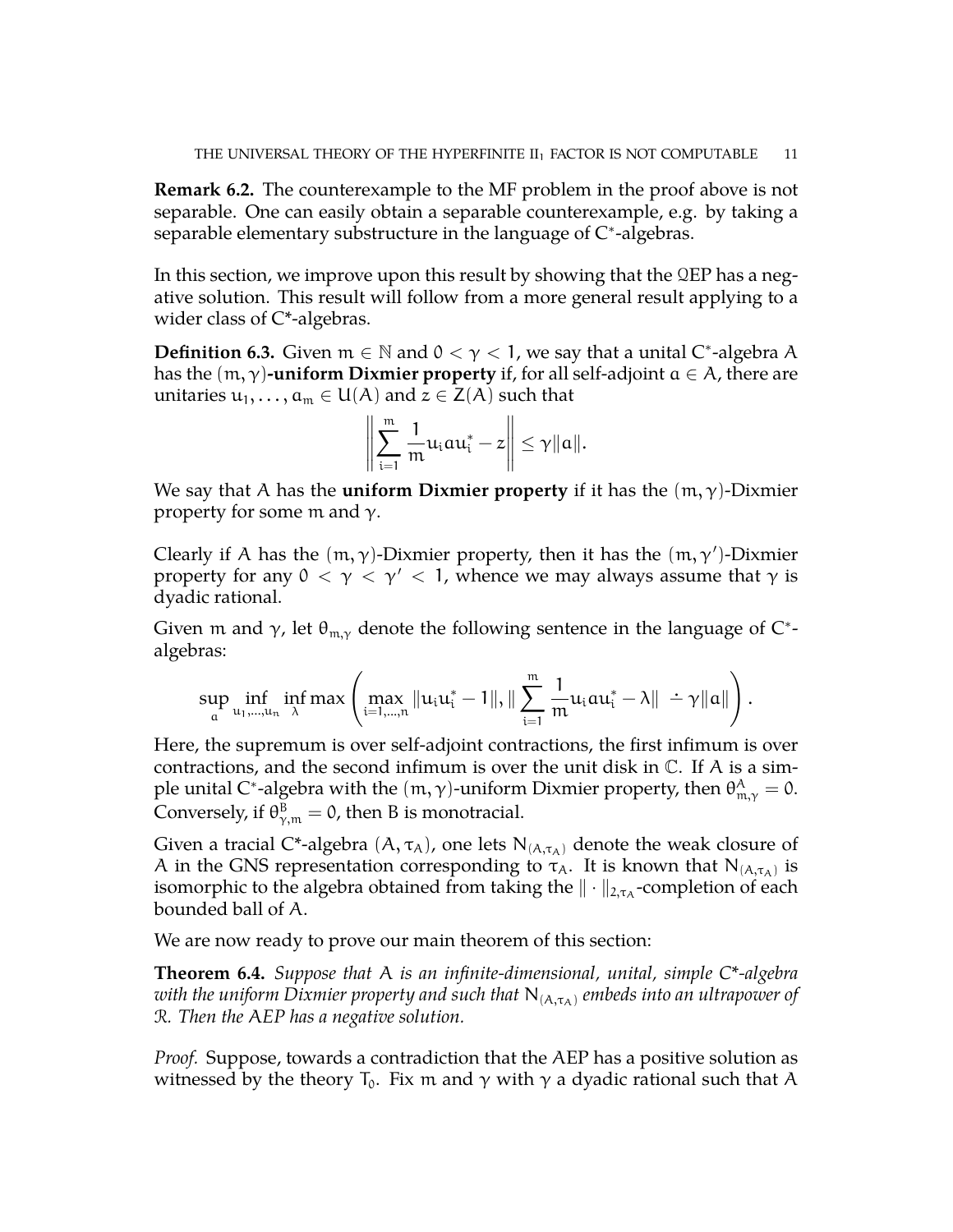has the  $(m, \gamma)$ -uniform Dixmier property. Let L be the language of tracial  $C^*$ algebras and let T be the union of the following three L-theories:

- $\bullet$  T<sub>0</sub>;
- the L-theory of tracial C\*-algebras;
- the single condition  $\theta_{m,\gamma} = 0$ .

Note that T is recursively axiomatizable. Clearly  $(A, \tau_A) \models T$ . Now suppose that  $(M, \tau_M) \models T$ . Since  $M \models T_0$ , there is an embedding  $M \hookrightarrow A^{\mathfrak{U}}$ . Since  $M \models$  $\sigma_{m,v} = 0$ , M is monotracial, whence this embedding is trace preserving, that is, we have an embedding  $(M, \tau_M) \hookrightarrow (A, \tau_A)^{\mathfrak{U}}$ . Consequently, for any universal L-sentence σ, we have that

$$
\sigma^{(A,\tau_A)} = \sup \{ \sigma^{(M,\tau_M)} \, : \, (M,\tau_M) \models T \} = \inf \{ r \in \mathbb{Q}^{>0} \, : \, T \vdash \sigma \; \doteq \; r \},
$$

where the second equality follows from the Completeness Theorem. Thus, by running proofs from T, we obtain approximations from above to the value of  $\sigma^{(A,\tau_A)}$ . If σ is a sentence in the language of tracial von Neumann algebras, then σ can be construed in the language of tracial C ∗ -algebras. In this case, set N :=  $N_{(A,\tau_A)}$ . Since A is monotracial, N is a  $II_1$  factor; call its trace  $\tau_N$ . Note that since A is simple,  $\tau_A$  is faithful and so A embeds into N. It follows that we have  $\sigma^{(A,\tau_A)} = \sigma^{(N,\tau_N)}$ . Since N is a II<sub>1</sub> factor that embeds into an ultrapower of R, we have that  $\sigma^{(N,\tau_N)}=\sigma^{(\mathcal{R},\tau_\mathcal{R})}.$  We thus have that the universal theory of  $\mathcal R$  is weakly effectively enumerable, which is a contradiction.

We remind the reader of a theorem of Haagerup and Zsidó [\[11\]](#page-14-12), namely that a simple unital C\*-algebra has the Dixmier property if and only if it is monotracial. In particular,  $\Omega$  and  $\chi$  have the Dixmier property. Relevant for our discussion is the following:

## **Fact 6.5.** Q *and* Z *have the uniform Dixmier property.*

Proof. [\[1,](#page-14-13) Corollary 3.11] states that all unital AF C<sup>\*</sup>-algebras with the Dixmier property have the uniform Dixmier property, whence  $\Omega$  has the uniform Dixmier property. [\[1,](#page-14-13) Remark 3.18 and Corollary 3.22] shows that  $\mathfrak X$  has the uniform Dixmier property.

**Corollary 6.6.** *The* Q*EP and* Z*EP have negative solutions.*

**Remark 6.7.** A specific consequence of the previous corollary is that there is a unital, stably projectionless C\*-algebra that does not embed into  $\mathcal{Z}^{\mathfrak{U}}$ . Here, a  $C^*$ -algebra A is said to be stably projectionless if, for every n, the only projections in  $M_n(A)$  are, up to Murray-von Neumann equivalence, 0 or of the form  $p \otimes 1$ , where p is a projection in  $M_n(\mathbb{C})$ . (Note that this is indeed expressible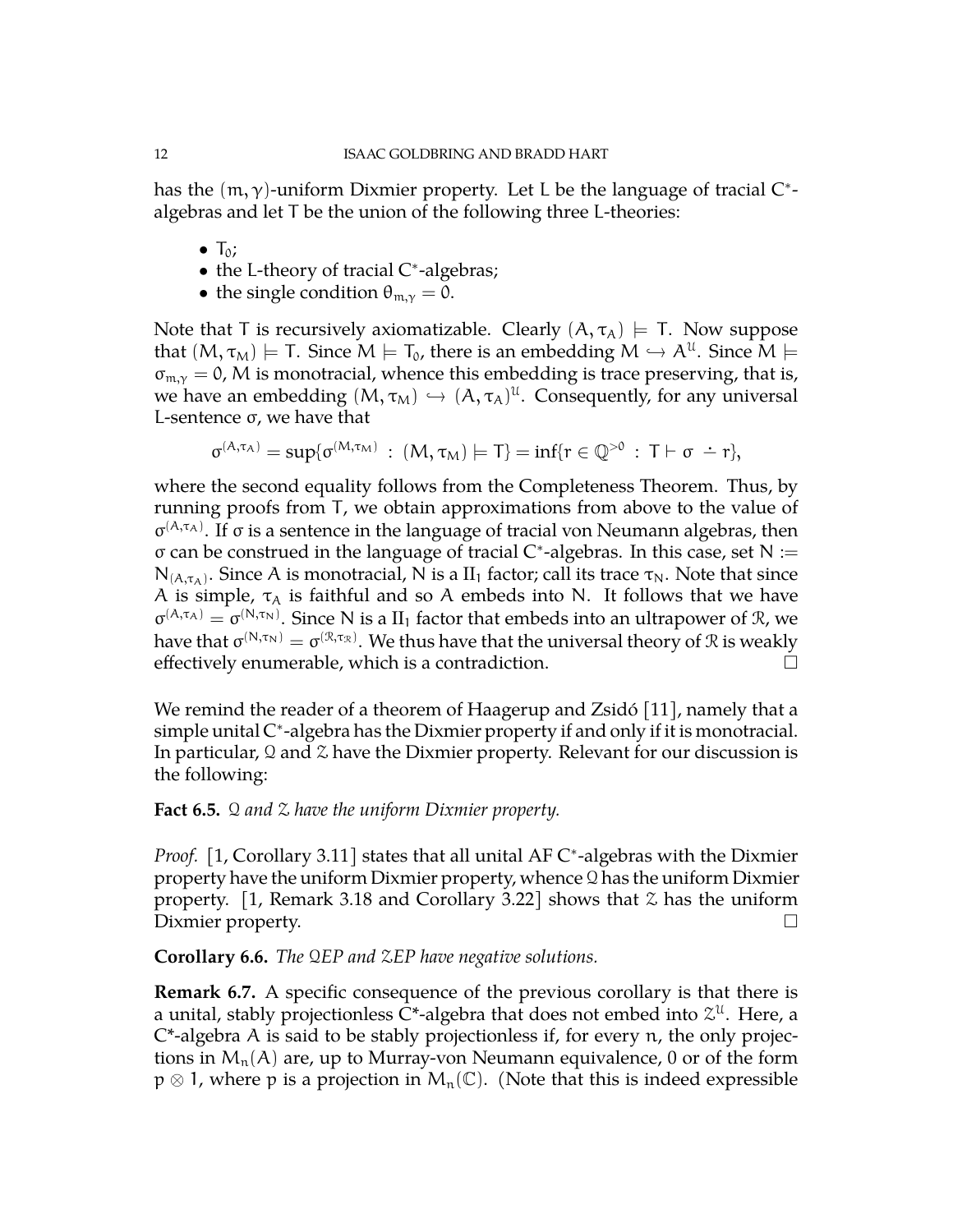by a set of ∀∃ axioms true of Z.) It would be interesting to see if one could derive this conclusion from the failure of CEP alone using purely operator algebra techniques.

## 7. Tsirelson's problem and Kirchberg's QWEP Conjecture revisited

As discussed in the introduction, the result MIP\*=RE implies a negative solution to Tsirelson's problem. This conclusion is achieved by applying a semidefinite programming argument coupled with a noncommutative Positivstellensatz result. In this section, we show how to replace this latter argument with a simple argument using the Completeness Theorem and a result from [\[17\]](#page-15-1), whose proof is essentially just an application of the Cauchy-Schwarz inequality.

We first remind the reader of the definitions relevant to state Tsirelson's problem.

**Definition 7.1.** The set  $C_{qc}(n, m)$  of **quantum commuting correlations** consists of the correlations of the form  $p(a, b|x, y) = \langle A^x_a B^y_b \xi, \xi \rangle$  for  $x, y \le n$  and  $a, b \leq m$ , where H is a separable Hilbert space,  $\xi \in H$  is a unit vector, and for every  $x, y \leq \pi$ ,  $(A^x_a : a \leq m)$  and  $(B^y_b$  $\frac{9}{b}$  :  $b \le m$ ) are PVMs on H for which  $A_{\alpha}^{\alpha}B_{b}^{\dot{y}} = B_{b}^{y}A_{a}^{\dot{x}}$ . As before, if  $p(a, b|x, x) = 0$  whenever  $a \neq b$ , we call the quantum correlation synchronous and we let  $C_{qc}^s(n, m)$  denote the set of synchronous quantum commuting correlations. If  $\mathfrak G$  is a nonlocal game, we set

$$
s\text{-val}^{\text{co}}(\mathfrak{G})=\sup_{\mathfrak{p}\in C_{\mathfrak{q}_c}^s(n,m)}\sum_{\nu,\nu}\mu(\nu,\nu)\sum_{i,j}D(\nu,\nu,i,j)p(i,j|\nu,\nu).
$$

Tsirelson's problem asks whether or not  $C_{qa}(n, m) = C_{qc}(n, m)$  for all n and m. Our derivation of a negative solution to Tsirelson's problem from MIP\*=RE also establishes a complexity-theoretic fact, which we now state. (To be fair, this result is also derivable from the aforementioned semidefinite programming/Positivstellensatz argument.)

**Definition 7.2.** Fix  $0 < r \leq 1$ . We define  $\text{MIP}_{0,r}^{\text{co},\text{s}}$  to be the set of those languages L (in the sense of complexity theory) for which there is an efficient mapping  $z \mapsto$  $\mathfrak{G}_z$  from strings to nonlocal games such that  $z \in L$  if and only if s-val<sup>co</sup>( $\mathfrak{G}_z$ )  $\geq$  r.

The terminology  $\text{MIP}_0^{\text{co}}$  already exists in the literature and denotes the set of languages for which there exists an efficient mapping  $z \mapsto \mathfrak{G}_z$  as above such that  $z \in L$  if and only if val<sup>co</sup>( $\mathfrak{G}_z$ ) = 1, where val<sup>co</sup> of a game is defined as s-val<sup>co</sup> except one takes the supremum over  $C_{qc}(n, m)$  instead of just over  $C_{qc}^s(n, m)$ . Our aim is to prove the following:

<span id="page-12-0"></span>**Theorem 7.3.** For any  $0 < r \leq 1$ , every language in  $\text{MIP}_{0,r}^{\text{co},s}$  belongs to the complexity *class coRE.*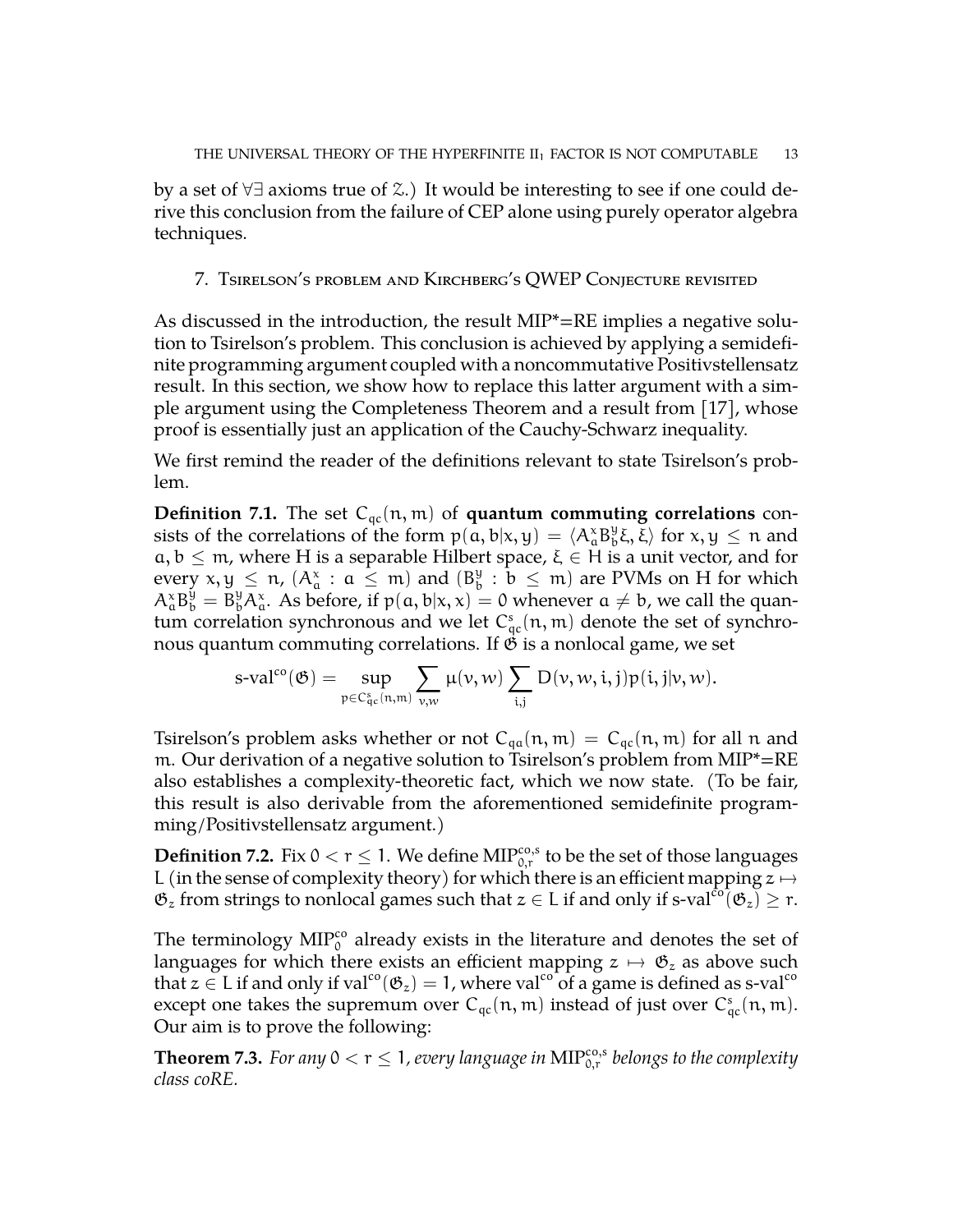In other words, if  $\mathrm{L}\in\mathrm{MIP}_{0,\mathrm{r}}^{\cos,\mathrm{s}}$ , then there is an algorithm which enumerates the complement of L.

The following is [\[17,](#page-15-1) Corollary 5.6]

<span id="page-13-0"></span>**Fact 7.4.** The correlation  $p(i, j|v, w)$  belongs to  $C_{qc}^s(n, k)$  if and only if there is a  $C^*$ *algebra* A*, a tracial state* τ *on* A*, and a generating family of projections* pv,i *such that*  $\sum_{i=1}^{k} p_{v,i} = 1$  *for each*  $v = 1, \ldots, n$  *and such that*  $p(i, j|v, w) = \tau(p_{v,i}p_{w,j}).$ 

Recall the formula  $\psi_{\mathfrak{G}}(x_{v,i})$  from Section 3. Let  $\theta_{\mathfrak{G},r}$  be the sentence

$$
\inf_{x_{\nu,i}}\max\left( \max_{\nu,i}( \|x_{\nu,i}^2 - x_{\nu,i}\|, \max_{\nu,i} \|x_{\nu_i}^* - x_{\nu,i}\|, \max_\nu\|\sum_i x_{\nu,i} - 1\|, r - \psi_\mathfrak{G}(x_{\nu,i})\right).
$$

Let  $T$  be the theory of tracial  $C^*$ -algebras as in the previous section. The following is immediate from Fact [7.4:](#page-13-0)

<span id="page-13-2"></span>**Proposition 7.5.** *For any nonlocal game*  $\mathfrak{G}$ *, we have* s-val<sup>co</sup>( $\mathfrak{G}$ )  $\geq$  r *if and only if the theory*  $T \cup {\theta_{\mathfrak{G},r}} = 0$ *} is satisfiable.* 

We will also need the following immediate consequence of the Completeness Theorem:

<span id="page-13-3"></span>**Lemma 7.6.** Let U be a continuous theory. Then U is satisfiable if and only if U  $\forall$   $\perp^2$  $\perp^2$ .

We can now prove Theorem [7.3.](#page-12-0) Let L belong to  $\text{MIP}_{0,\text{r}}^{\text{co},\text{s}}.$  Given a string  $z$ , let  $\mathfrak{G}_z$ be the corresponding game. If  $z \notin L$ , then Proposition [7.5](#page-13-2) and Lemma [7.6](#page-13-3) imply that  $T \cup {\theta_{\mathfrak{G}_z,r}} = 0$   $\vdash \bot$ . Since this latter condition is recursively enumerable, the proof of Theorem [7.3](#page-12-0) is complete.

One can now deduce the failure of Tsirelson's problem from MIP\*=RE as follows. Suppose, towards a contradiction, that  $C_{\mathfrak{q}a}^{\mathfrak{s}}(\mathfrak{n},\mathfrak{m})=C_{\mathfrak{q}c}^{\mathfrak{s}}(\mathfrak{n},\mathfrak{m})$  for every n and m. Let  $M \mapsto \mathfrak{G}_M$  be the efficient mapping from Turing machines to nonlocal games described in Theorem [3.5.](#page-5-1) Given a Turing machine M, one simultaneously starts computing lower bounds on s-val\*( $\mathfrak{G}_{\mathrm{M}}$ ) while running proofs from T ∪ { $\theta_{\mathfrak{G}_{M,1}} = 0$ }. Either the first computation eventually yields the fact that s-val\* $(\mathfrak{G}_{\mathfrak{M}}) > \frac{1}{2}$  $\frac{1}{2}$ , in which case M halts, or else the second computation eventually yields the fact that  $\tau$ ∪{ $\theta_{\mathfrak{G}_{\mathcal{M},1}}=0$ }  $\vdash \bot$ , in which case s-val $^*(\mathfrak{G}_{\mathcal{M}})< 1$ , and  $\mathcal M$ does not halt. In this way, we can decide the halting problem, a contradiction. Note that we derived the a priori stronger statement that  $C_{\mathfrak{q}a}^{\mathsf{s}}(\mathfrak{n},\mathfrak{m})\neq C_{\mathfrak{q}c}^{\mathsf{s}}(\mathfrak{n},\mathfrak{m})$ for some n and m.

Although somewhat explicit in [\[14\]](#page-14-10), we can now quickly derive a negative solution to Kirchberg's QWEP conjecture. Indeed, based on the previous paragraph,

<span id="page-13-1"></span><sup>&</sup>lt;sup>2</sup> $±$  represents a contradiction i.e. any continuous sentence which cannot evaluate to 0. For instance, the constant function 1.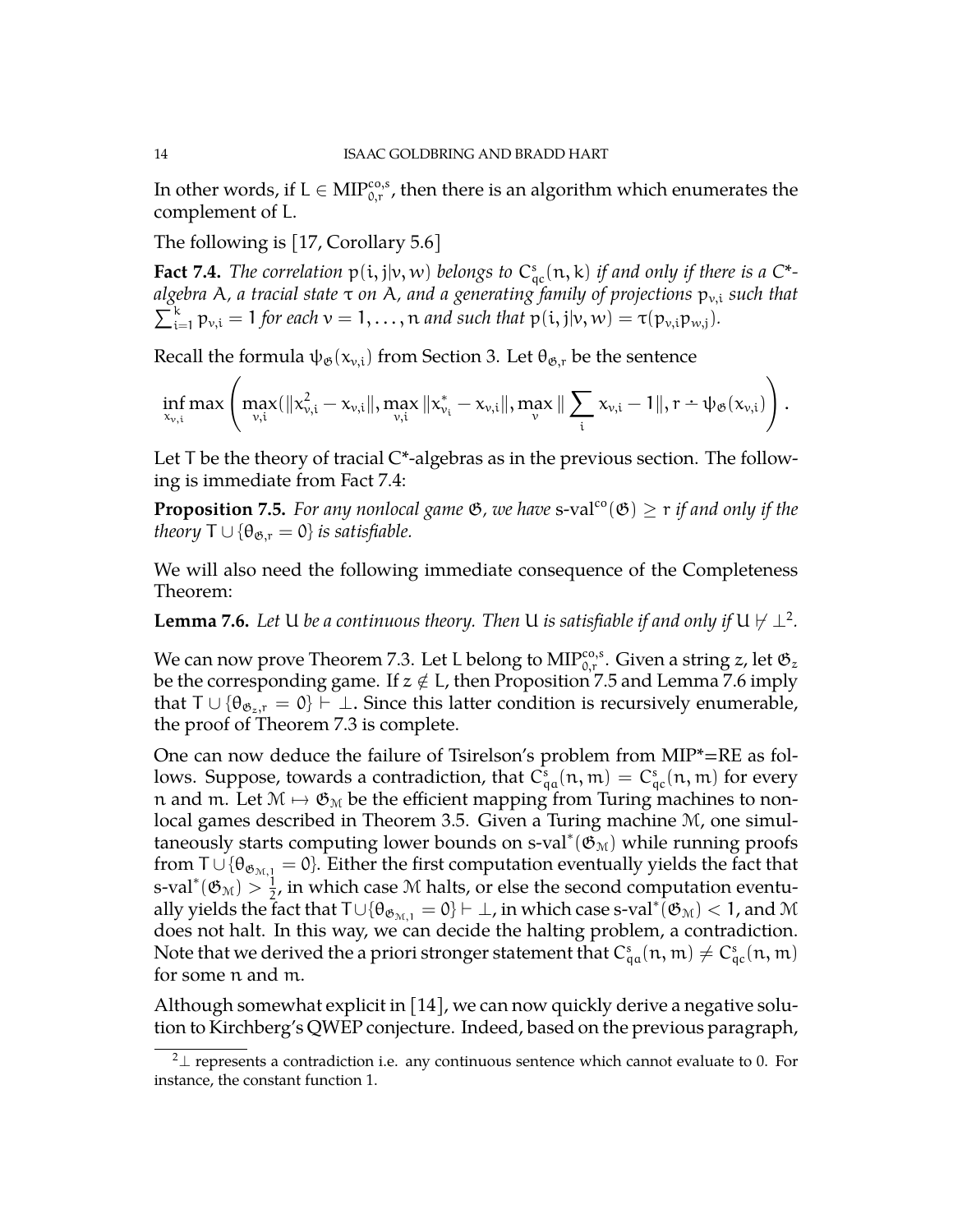it suffices to show that if the QWEP conjecture had a positive solution, then  $C_{qa}^s(n,m) = C_{qc}^s(n,m)$  for all n and m. Towards this end, fix  $p \in C_{qc}^s(n,m)$  and take a tracial C\*-algebra  $(A, \tau)$  generated by projections  $p_{v,i}$  as in Fact [7.4.](#page-13-0) Recall from [\[14\]](#page-14-10) that  $C^*(\mathbb{F}(n,m))$  is the universal  $\dot{C}^*$ -algebra generated by projections as in Fact [7.4.](#page-13-0) Letting  $e_{v,i}$  denote the corresponding projections in  $\widehat{C}^* (\mathbb{F}(n,m))$ , we fix a surjective \*-homomorphism  $\pi : C^* (\mathbb{F}(n, m)) \to A$  sending  $e_{v,i}$  to  $p_{v,i}$ .<br>Let  $\pi^{\prime}(h)$  the trace on  $C^* (\mathbb{F}(n, m))$  defined by  $\pi^{\prime}(s)$  :  $\pi^{\prime}(\pi(s))$ . Since  $C^* (\mathbb{F}(n, m))$ Let  $\tau'$  be the trace on  $C^*(\mathbb{F}(n,m))$  defined by  $\tau'(a):=\tau(\pi(a)).$  Since  $\widetilde{C}^*(\mathbb{F}(n,m))$ has the local lifting property, if the QWEP conjecture were true, it would also have the weak expectation property, whence  $\tau'$  would be an amenable trace. (See [\[4\]](#page-14-14) for all the of the terms and facts described in the previous sentence.) By the equivalence of (1) and (3) in [\[14\]](#page-14-10), it follows that  $p \in C^s_{qa}(n, m)$ , as desired.

#### **REFERENCES**

- <span id="page-14-13"></span>[1] R. Archbold, L. Robert, and A. Tikuisis, The Dixmier property and tracial states for C\*algebras, Journal of Functional Analysis 273 (2017), 2655-2718.
- <span id="page-14-7"></span>[2] I. Ben Yaacov, A. Berenstein, C. W. Henson, and A. Usvyatsov, Model theory for metric structures, Model theory with applications to algebra and analysis. Vol. 2, London Math. Soc. Lecture Note Ser., vol. 350, Cambridge Univ. Press, Cambridge, 2008, 315-427.
- <span id="page-14-6"></span>[3] I. Ben Yaacov and A.P. Pederson, A proof of completeness for continuous first order logic, J. of Symb. Log. 75 (2010), no. 1, 168–190.
- <span id="page-14-14"></span>[4] N. Brown and N. Ozawa, C\*-algebras and finite-dimensional appoximations, AMS Graduate Studies in Mathematics, vol. 88.
- <span id="page-14-8"></span>[5] I. Farah, B. Hart, M. Lupini, L. Robert, A. Tikuisis, A. Vignati and W. Winter, Model Theory of C<sup>\*</sup>-algebras, accepted for publication in the Memoirs of the AMS, 2018, 147 pgs.
- <span id="page-14-11"></span>[6] I. Farah, B. Hart, and D. Sherman. Model theory of operator algebras III: Elementary equivalence and  $II_1$  factors. Bulletin of the London Mathematical Society, vol. 46 (2014), 609-628.
- <span id="page-14-2"></span>[7] T. Fritz. Tsirelson's problem and Kirchberg's conjecture. Reviews in Mathematical Physics, 24(05):1250012, 2012.
- <span id="page-14-1"></span>[8] T. Fritz, T. Netzer and A. Thom. Can you compute the operator norm? Proc. of the AMS, 142(12):4265–4276, 2014.
- <span id="page-14-5"></span>[9] I. Goldbring and B. Hart. A computability-theoretic reformulation of the Connes Embedding Problem, Bull. of Symbolic Logic, 22 (2016), no. 2, 238–248.
- <span id="page-14-9"></span>[10] I. Goldbring and B. Hart. Operator algebras with hyperarithmetic theories, arXiv 2004.02299.
- <span id="page-14-12"></span>[11] U. Haagerup and L. Zsidó, Sur la propriété de Dixmier pour les C\*-algèbres, C. R. Acad. Sci. Paris. Sér. I Math. 298 (1984) 173–176.
- <span id="page-14-0"></span>[12] Z. Ji, A. Natarajan, T. Vidick, J. Wright and H. Yuen, MIP\* = RE, preprint, arxiv 2001.04383
- <span id="page-14-3"></span>[13] M. Junge, M. Navascues, C. Palazuelos, D. Perez-Garcia, V. Scholz, and R. Werner. Connes' embedding problem and Tsirelson's problem. Journal of Mathematical Physics, 52(1):012102, 2011.
- <span id="page-14-10"></span>[14] S. Kim, V. Paulsen and C. Schafhauser, A Synchronous Game For Binary Constraint Systems, Journal of Mathematical Physics 59, 032201 (2018)
- <span id="page-14-4"></span>[15] E. Kirchberg, On nonsemisplit extensions, tensor products and exactness of group C\*algebras, Invent. Math. 112 (1993), no. 3, 449–489.